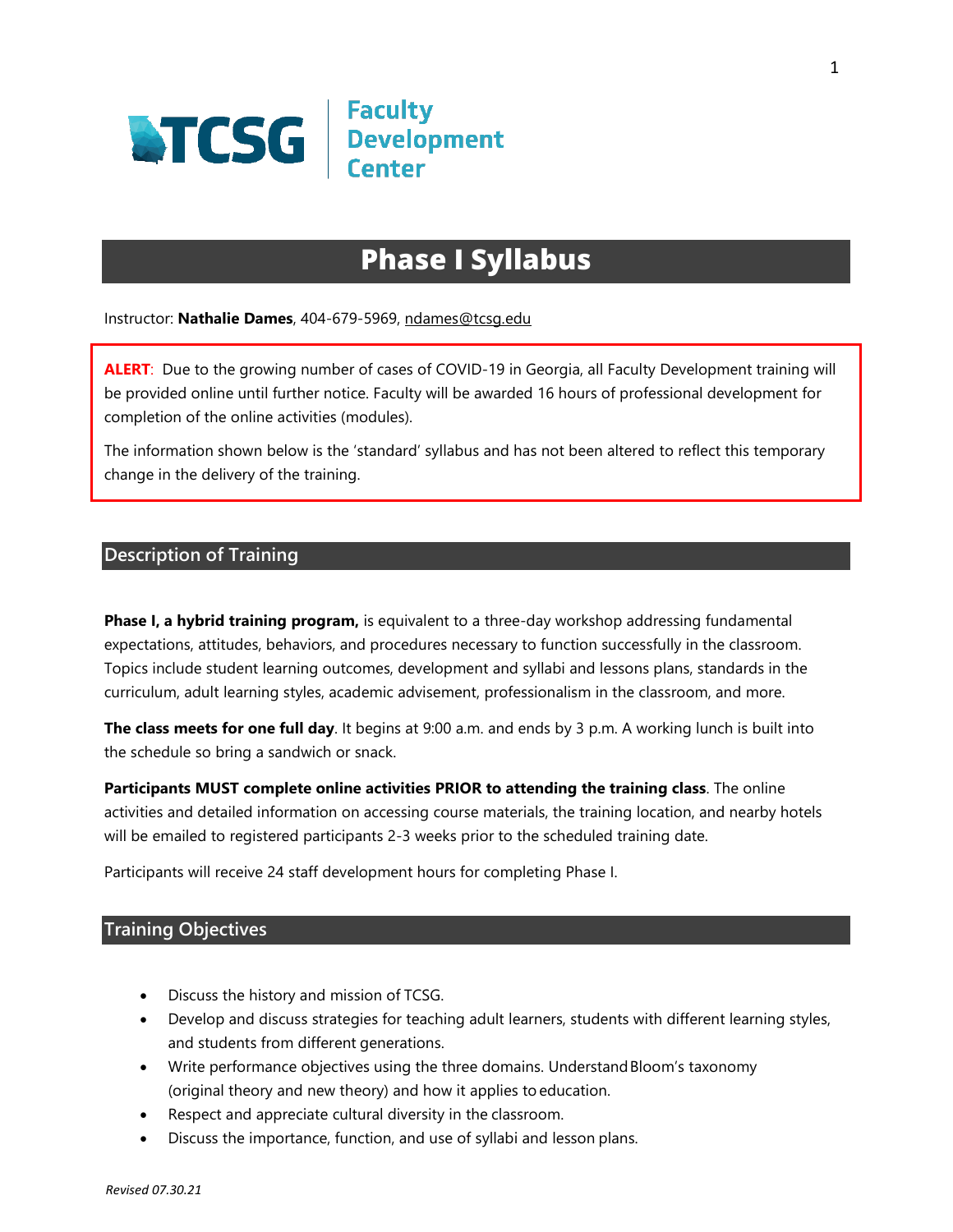- Review and discuss program and course standards including semester courses and the curriculum database.
- Discuss classroom management and professionalism.
- Discuss effective teaching methodologies for classroom success.
- Discuss how to make an online course effective.
- Determine appropriate assessment and evaluation methods and tools.
- Discuss student advisement for academic success and retention.
- Discuss advisory committees, work ethics, copyright laws, generations, and professional development.

## **Methods of Instruction**

Lecture, group discussion, individual and team work, and video presentations (with audience discussion) will be utilized. In addition, the online portion of the training uses SoftChalk and was recorded using "ispring" software. Participants must complete and submit all of the activities prior to the training date; the instructor can see the activities submitted using the SoftChalk gradebook.

It is important that the participant use the "same name" to sign in each time and to complete each assignment. For example, you should sign in as Paul H. Smith, Albany each time. Not Paul H. Smith one time, Paul Smith another time. PH Smith another

time. If you use "different names," the activities you complete will be completed under different names. More details for completing the online activities are provided whenthe information is sent to participants.

**Note: Participants are required to attend the entire in-person session AND complete all online activities PRIOR to the in-person session to receive credit for the training. If you cannot be present for the entire in-session training and complete ALL online activities PRIOR to the training, please select another session. Extenuating circumstances will be evaluated on an individual basis at the discretion of the instructor.**

# **Topics Covered**

#### History/Background of TCSG

- o Who is TCSG and what do they do?
- o What was the organizational structure before TCSG?
- o How do standards and consortiums help the system?
- o How does TCSG fit into the scheme of Georgia's education system?
- o Program and course standards (KMS curriculum database)
- o Academic Affairs website and links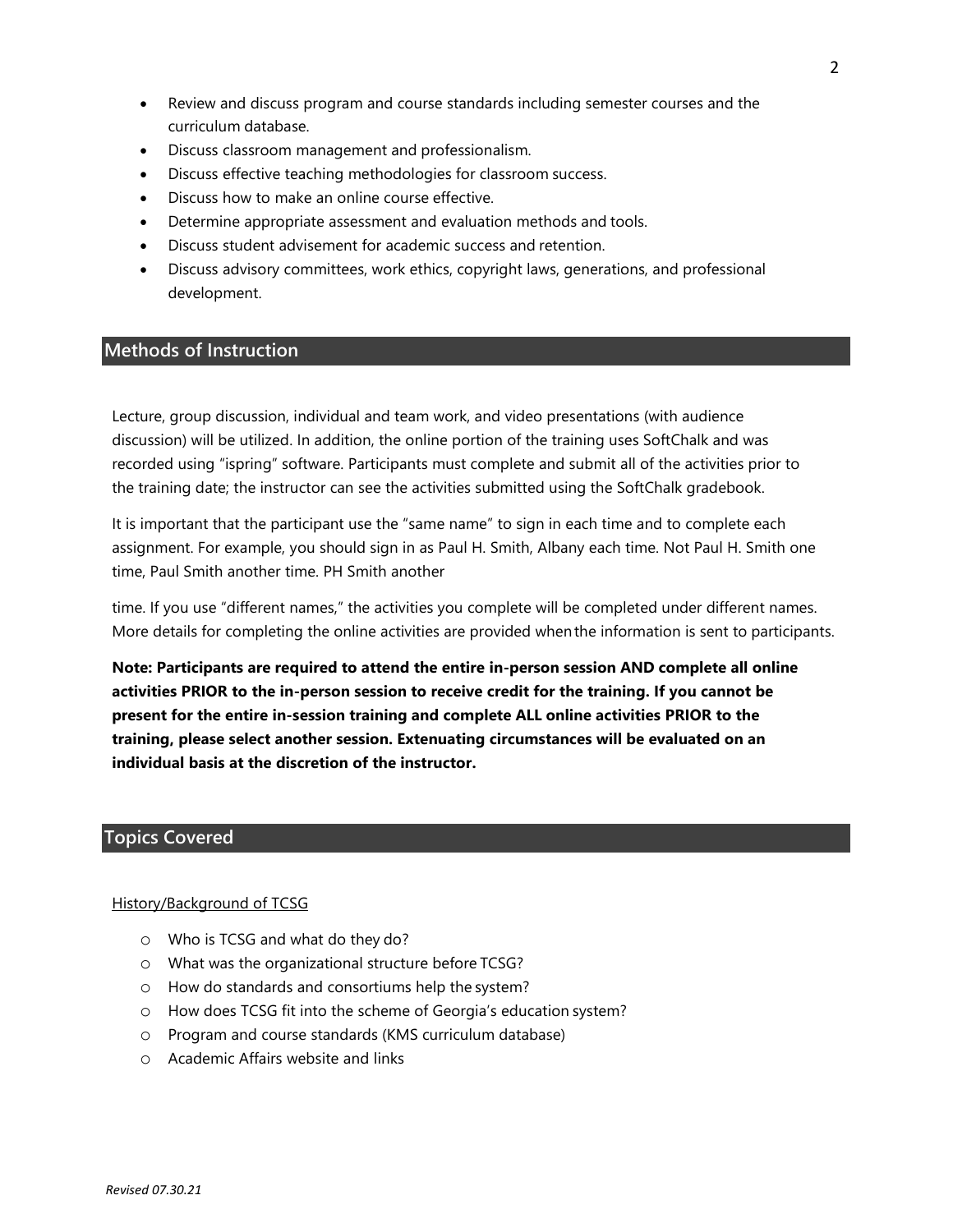#### How Students Learn

- o What are learning styles (especially for adults) and how does the generation gap impact learning?
- o Handling students with different learning styles in the same classroom
- o Students with disabilities; accommodations
- o How diverse backgrounds of students in the classroom be used to benefit and enhance the teaching/learning process?

#### Developing Syllabi, Learning Objectives and Lesson Plans

- o Components of an effective syllabus
- o How to develop a syllabus
- o What are the different types of objectives and domains?
- o What Bloom's Taxonomy and how is it used in education? (Original theoryand new theory)
- o How to write and analyze objectives?
- o How are objectives used effectively?
- o How domains assist the instructor in teaching and testing?
- o Identify different types of lesson plans
- $\circ$  How to develop a lesson plan and what should be included in the lesson plan
- o How to effectively use syllabi and lesson plans

## Cultural Diversity

- $\circ$  Understand the importance of respecting and appreciating cultural diversity
- o Understand what cultural diversity means to others
- o Discuss cultural diversity from the eyes of leaders
- o Participate in a "chalk talk" about culturaldiversity

## The Classroom Instruction and Other Factors

- o Sound instructional practices
- o What are effective ways to present material to adult learners?
- o How can a safe and secure learning environment in the classroom beprovided and why is it important to adult learners?
- o What are effective ways to present material to adult learners?
- $\circ$  How can the diverse backgrounds of students in the classroom be used to benefit the teaching/learning process?

## Classroom Management

- o Faculty behavior expectations
- o Classroom behavior (on campus and on internship/externship sites)
- $\circ$  How to handle (or minimize) difficult students, difficult situations, and disruptive and loud behavior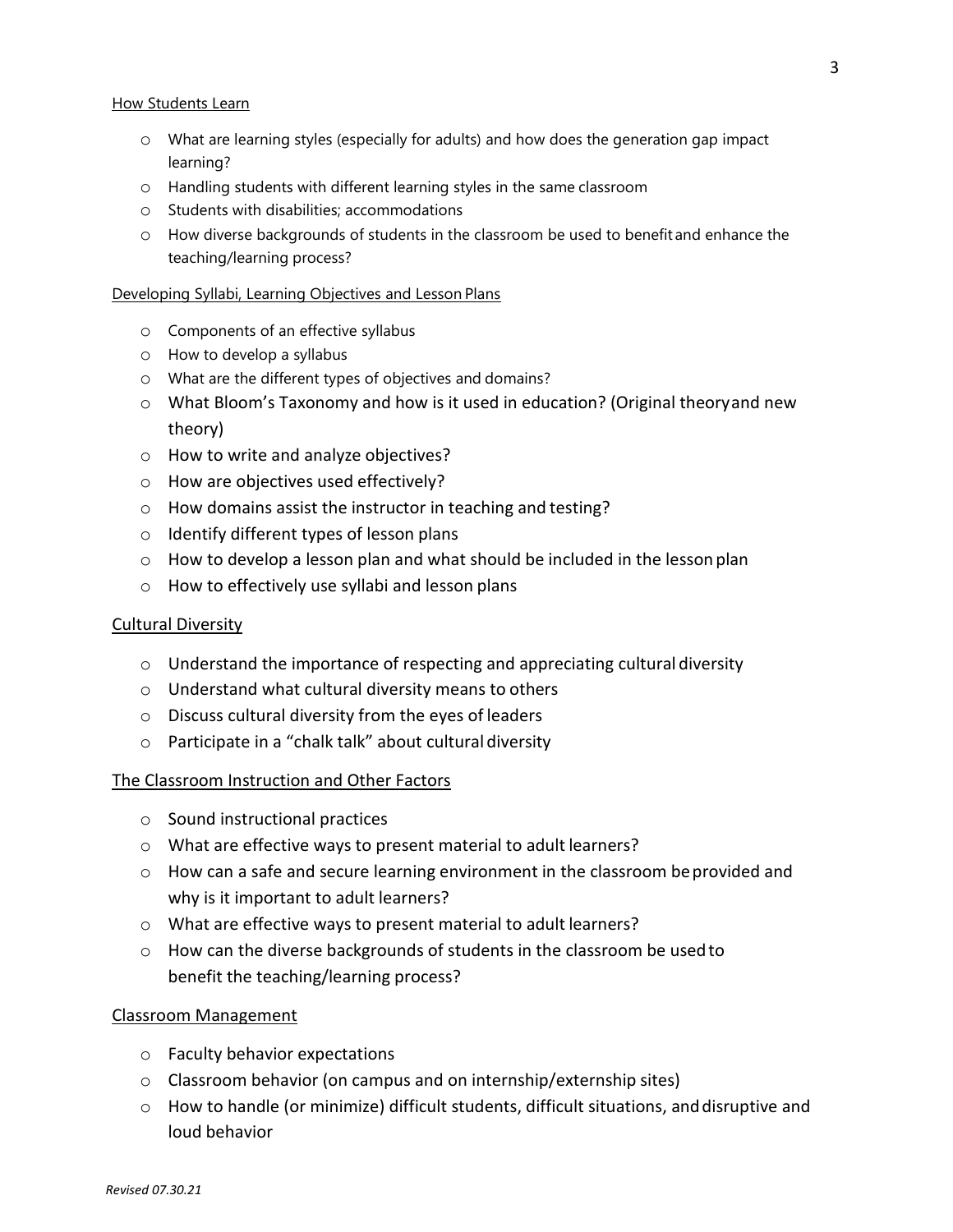- o How to handle behavior problems and unprofessional behaviorat externship/internship sites
- o Document, document, document-why it isimportant
- o Diversity in the classroom
- o Personality Conflicts
- o Conflict resolution
- o How to discipline adult students
- o Having policies AND enforcing them (ex. tardiness, absences, etc.)
- o How to handle academic dishonesty
- $\circ$  How to handle other student issues (ex. students using or influenced by drugs or alcohol) and how to access/use your college's Behavioral InterventionTeam.

## Assessment and Evaluation

- o Purpose of assessment and evaluation
- o How to assess and evaluate effectively and fairly
- o Why assessment and evaluation are important

## Qualities of a Successful Instructor

- o Good communicator (communicates frequently and responds to students ina timely manner)
- $\circ$  Treats students fairly
- o Organized
- o Reasonable
- o Prepared
- o Presents material in easy to understand matter
- o Advisory Program Committee

## Online Learning and What Makes It Effective

- o 100% online, hybrid, web enhanced
- o Communication
- o Interaction
- o Phase II will focus more on online learning

#### Confidentiality

- o FERPA
- o Emails and correspondence

#### Advisement

- o Purpose and function of student advisement
- o Goals of an effective advisement program
- o Qualities of an effective academic adviser